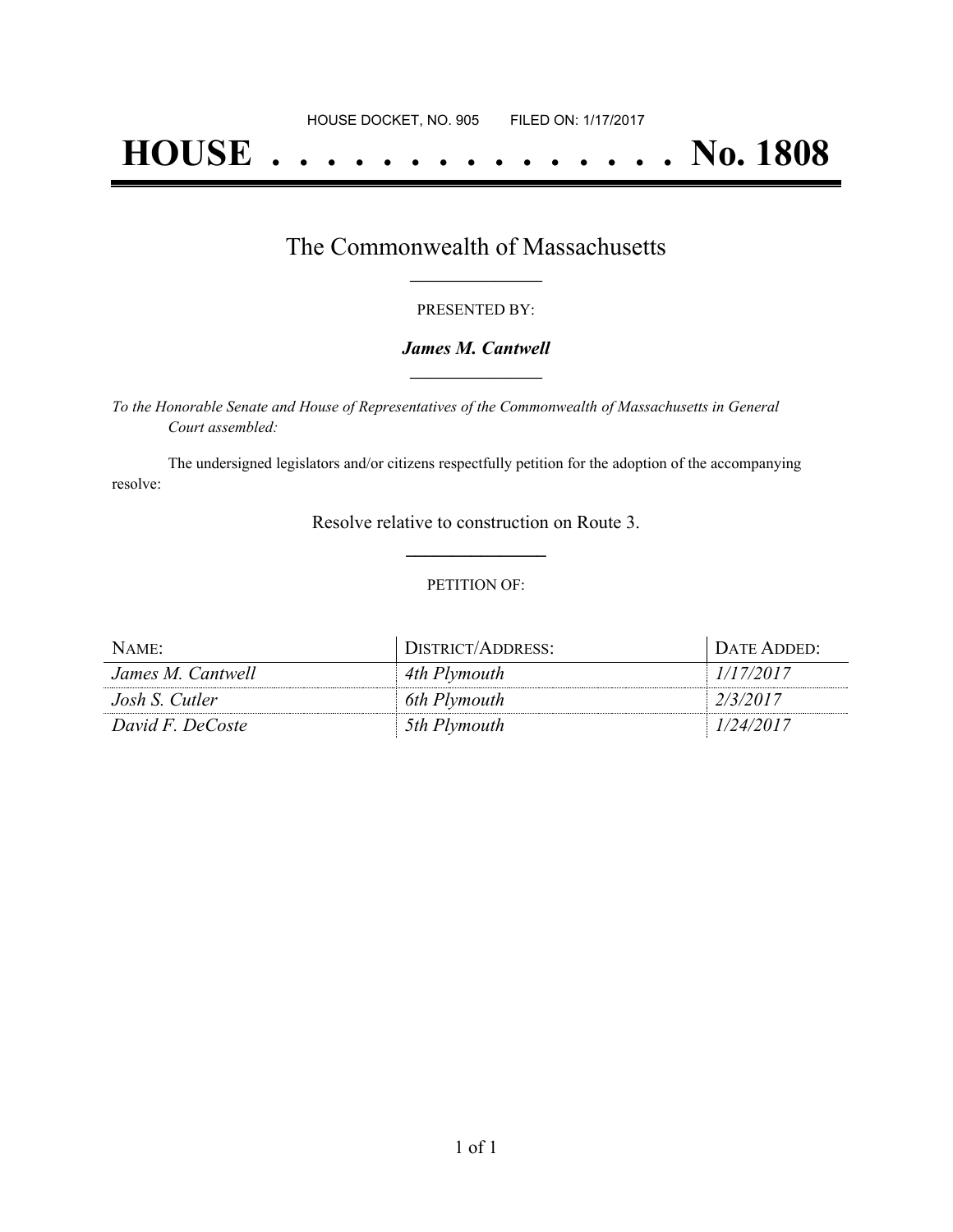#### HOUSE DOCKET, NO. 905 FILED ON: 1/17/2017

## **HOUSE . . . . . . . . . . . . . . . No. 1808**

By Mr. Cantwell of Marshfield, a petition (accompanied by resolve, House, No. 1808) of James M. Cantwell, Josh S. Cutler and David F. DeCoste relative to directing the Department of Transportation to publish a schedule for construction on Route 3 from Boston to Plymouth. Transportation.

#### [SIMILAR MATTER FILED IN PREVIOUS SESSION SEE HOUSE, NO. *2959* OF 2015-2016.]

## The Commonwealth of Massachusetts

**In the One Hundred and Ninetieth General Court (2017-2018) \_\_\_\_\_\_\_\_\_\_\_\_\_\_\_**

**\_\_\_\_\_\_\_\_\_\_\_\_\_\_\_**

Resolve relative to construction on Route 3.

| $\mathbf{1}$   | Resolved, Whereas, Rte. 3 from Weymouth to Plymouth is a state highway, and            |
|----------------|----------------------------------------------------------------------------------------|
| $\overline{2}$ | Whereas, the interchange of Route 3, Route 93, and Route 128, known as the Braintree   |
| 3              | split, is among the most heavily congested road areas in the state, and                |
| 4              | Whereas, the above mentioned roadways have experienced explosive growth in traffic     |
| 5              | during the past 20 years, and                                                          |
| 6              | Whereas, the above mentioned roadways have been repeatedly recognized by state and     |
| 7              | local officials as in need of reconstruction and rewidening, and                       |
| 8              | Whereas, the above mentioned road has been the subject of multiple engineering studies |
| 9              | and draft environmental impact reports,                                                |